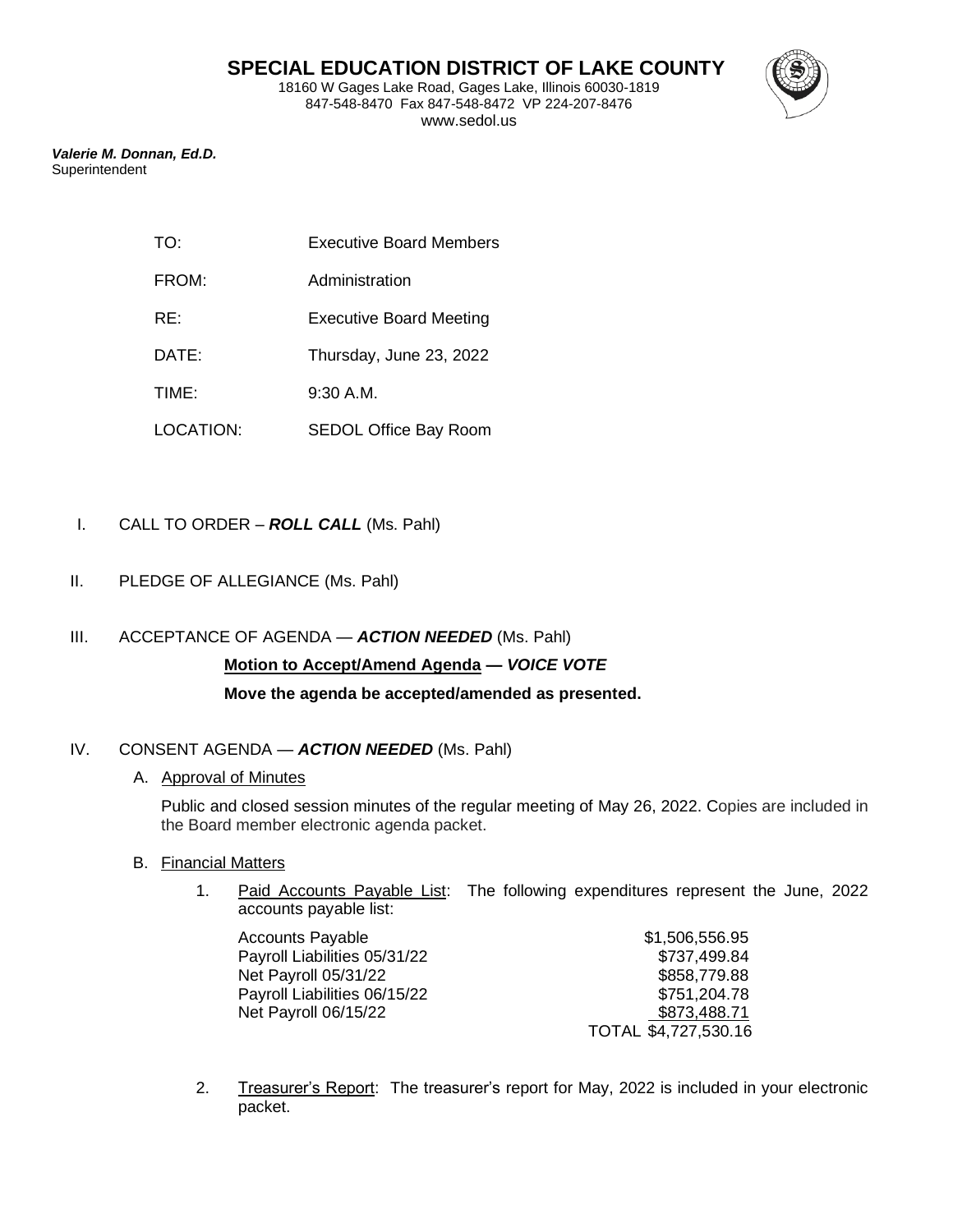#### C. Personnel Matters

Recommend employment of the following applicants, with work assignment and start date as indicated, subject to completion of the physical examination and forms, as required by Section 24- 6 of the School Code, successful completion of a criminal background investigation as required by Section 10-21.9 of the School Code, a Child Abuse Registry check, and submission of all forms, documents, and certifications as required by law and/or requested by SEDOL for the position.

# 1. Requests for Contracts

| <b>Educational Support Personnel</b> |                                             |                                                                                                                                                         |
|--------------------------------------|---------------------------------------------|---------------------------------------------------------------------------------------------------------------------------------------------------------|
| Margulius, Iyla                      | $\omega_{\rm{eff}}$<br>$\sim$ $-$<br>$\sim$ | <b>Occupational Therapist</b><br><b>Budget Approved Vacancy</b><br>BS, University of Wisconsin- Madison<br>\$81,233 (21-22 schedule)<br>August 15, 2022 |
| <b>Licensed Staff</b>                |                                             |                                                                                                                                                         |
| James, Shaina                        | $\sim$<br>$\sim$<br>$\sim$                  | <b>School Social Worker</b><br><b>Budget Approved Vacancy</b><br>MA, Western Michigan University<br>\$57,491 (21-22 schedule)<br>August 15, 2022        |
| Lilla, Ryan                          | $\sim$                                      | Teacher - Sector<br><b>Budget Approved Vacancy</b><br>BA, National Louis University<br>\$46,359 (21-22 schedule)<br>August 23, 2022                     |
| Messenger, Margaret                  |                                             | - School Social Worker<br>- Budget Approved Vacancy<br>- MA, Aurora University<br>- \$88,771 (21-22 schedule)<br>- August 15, 2022                      |
| 2. Resignations/Retirements          |                                             |                                                                                                                                                         |
| <b>Educational Support Personnel</b> |                                             |                                                                                                                                                         |
| DeSantis, Roger                      | н.                                          | Paraprofessional - Fairhaven School<br>Resigned June 20, 2022                                                                                           |
| <b>Mayer, David</b>                  |                                             | Paraprofessional - South School<br>Resigned June 1, 2022                                                                                                |
| Modell, Amy                          | $\sim 100$<br>$\overline{\phantom{0}}$      | Paraprofessional - Gages Lake School<br>Resigned June 1, 2022                                                                                           |
| Woodruff, Kim                        |                                             | Paraprofessional - Sector                                                                                                                               |

#### Licensed Staff

Adams, Tracy - Teacher - LASSO Itinerant

May 2022 as a resignation)

- Retiring at the end of the 2024-25 school year

- Retiring July 15, 2022 (previously went to the board in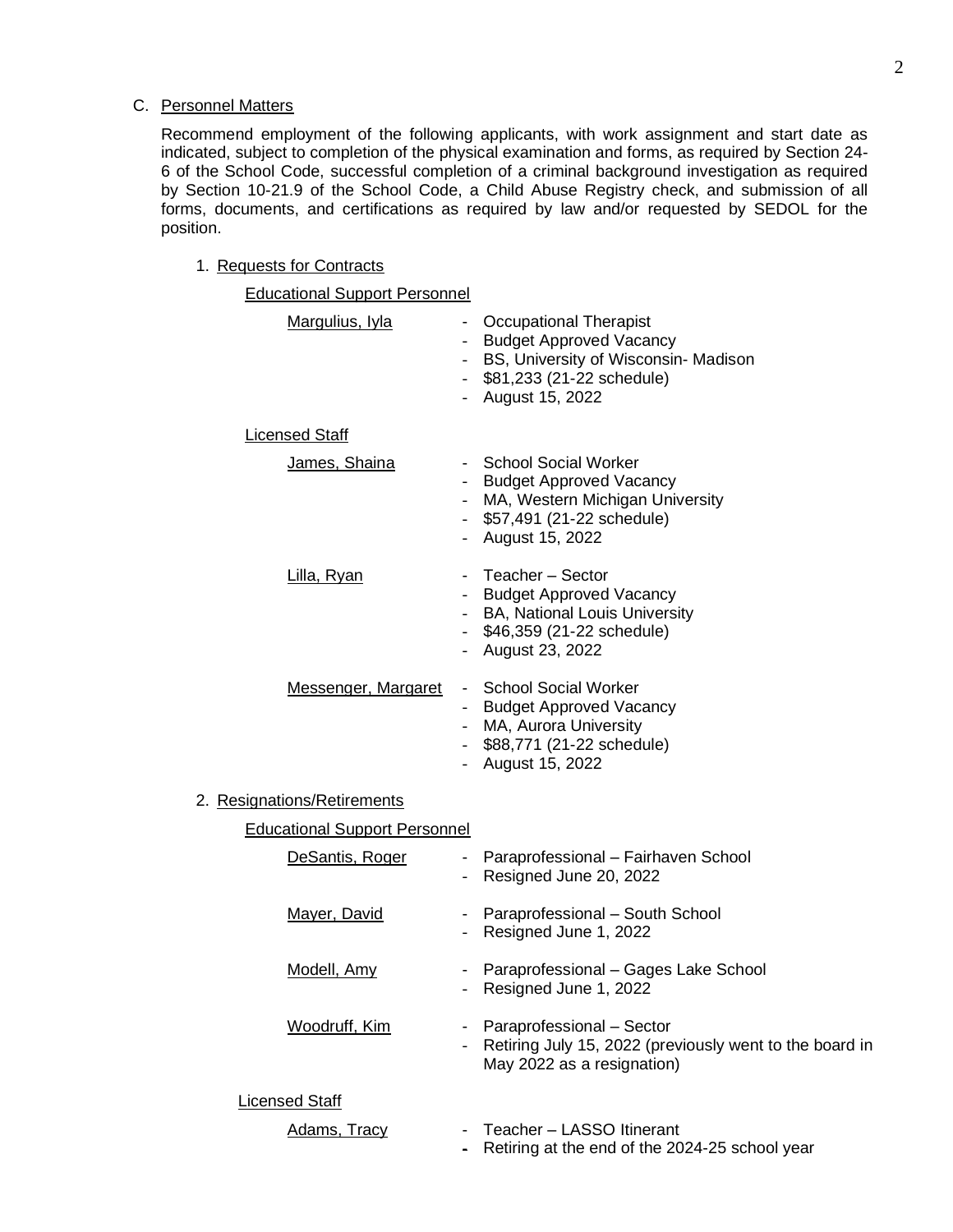| Friese, Marissa  |        | - Teacher – Fairhaven School<br>- Resigned June 13, 2022                      |
|------------------|--------|-------------------------------------------------------------------------------|
| Kim, Victoria    | $\sim$ | <b>School Social Worker</b><br>Resigned at the end of the 2021-22 school year |
| LaCroix, Madelyn |        | - Teacher - Regional Safe School Program<br>- Resigned June 15, 2022          |
| Parker, Joan     |        | - Teacher – Transition<br>- Resigned at the end of the 2021-22 school year    |
| Walega, Samantha |        | - Teacher – Fairhaven School<br>Resigned June 21, 2022                        |

# **Motion to Approve Consent Agenda —** *ROLL CALL VOTE*

# **Move approval of consent agenda items and addendum as presented.**

- 3. Vacancies for 2022-23
	- 5 Speech and Language Pathologists (08/15/2022) Varied
	- 1 Assistant Principal (Anticipated) (8/1/2022) Fairhaven School
	- 2 Social Worker (08/15/2022) Varied
	- 1 Part-Time Social Worker (08/15/2022) Varied
	- 1 School Psychologist (08/15/2022) Varied
	- 1 Orientation & Mobility Specialist (part-time) (08/15/2022) Varied
	- 5 Registered Nurse FT/PT (08/15/2022) Varied
	- 1 Sign Language Interpreter (08/15/2022) John Powers Center
	- 1 Administrative Assistant of Vocational South
	- 1 Mathematics Teacher Regional Safe School Program
	- 1 General Education Teacher Regional Safe School Program
	- 1 DHH Teacher John Powers Center
	- 2 LASSO III Teacher (08/15/2022) Fairhaven School
	- 1 ELP Transition Teacher Laremont School
	- 2 LASSO EC Teacher (08/15/2022) Fairhaven School
	- 1 SAB Teacher (08/15/2022) Gages Lake School (contract pending license)
	- 1 Community Transition Teacher (08/15/2022) John Powers Center
	- 1 REACH Transition Techer (08/15/2022) Seymour
	- 1 LASSO I Teacher 3-5 Millburn Elementary School
	- 1 LASSO I Teacher 6-8 TBD
	- 1 LASSO II Teacher Wauconda

#### V. RECOGNITION (Dr. Donnan)

- A. Fifteen participants from across SEDOL participated in the SEDOL Leadership Academy this year.
- B. The Board will recognize Mr. Bob Gold, Superintendent of Big Hollow District #38, who is resigning from the Executive Board. Mr. Gold has served on the Executive Board since September 2019.

#### VI. PUBLIC COMMENT (Ms. Pahl)

President Pahl will recognize any visitors at the meeting. The Executive Board is always interested in hearing from anyone who has a concern or issue regarding SEDOL programs and services. In order to ensure that everyone is heard, and at the same time, conduct the meeting properly and efficiently, those wishing to address the Board are asked to observe the following guidelines.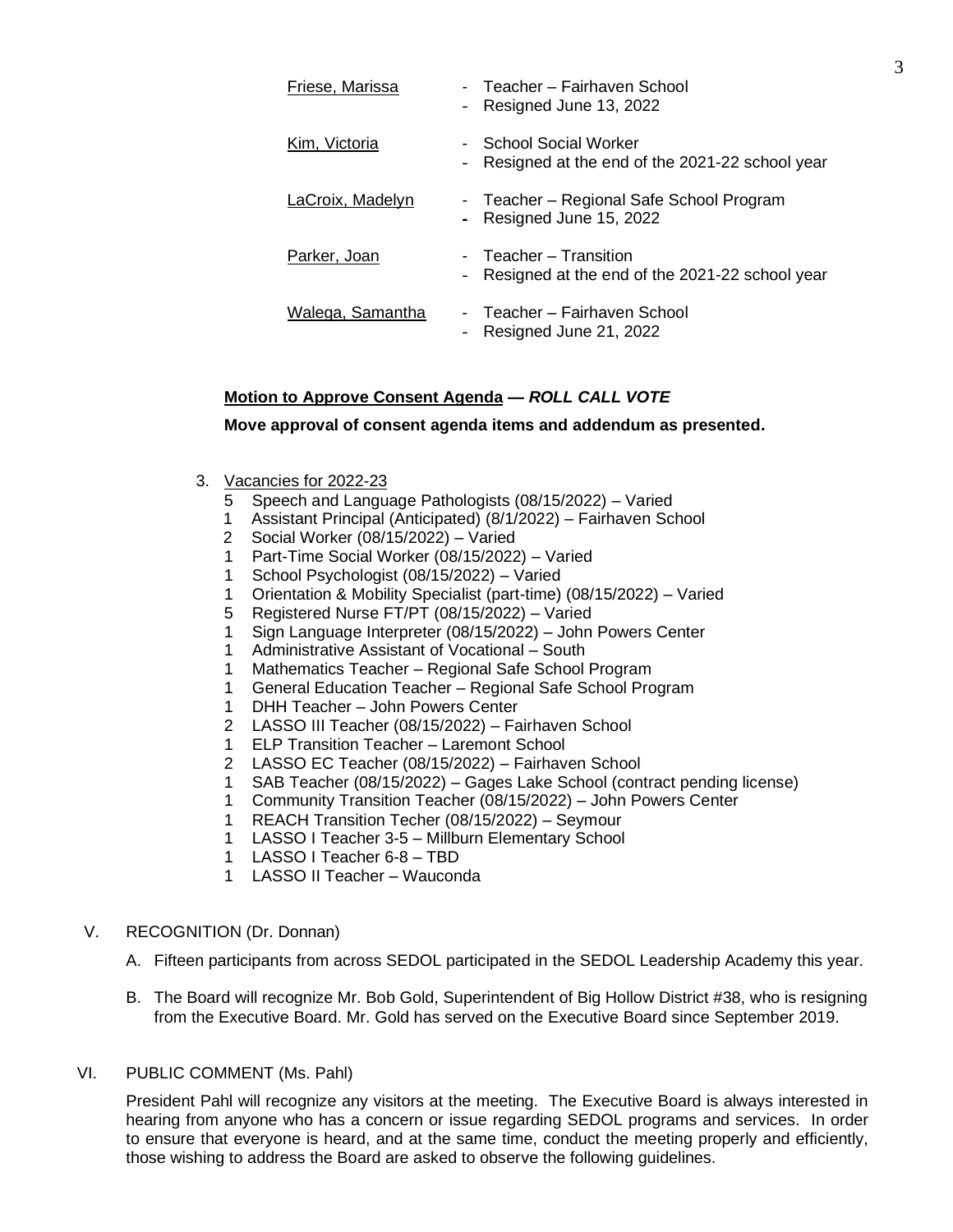- 1. Sign in at the meeting and complete the Public Comment Information Form.
- 2. Address the Board at the appropriate time as indicated on the agenda and when recognized by the Board President.
- 3. State your name and address for the record.
- 4. Comments should be limited to a maximum of five (5) minutes. The Board President may deny a person the opportunity to speak for more than 5 minutes. The President may also deny such opportunity to a person who has previously addressed the Board on the same subject.
- 5. Groups attending Board meetings are requested to appoint a spokesperson, if possible. The spokesperson should identify the group he/she represents and then briefly explain the concerns shared by the group. The Board President reserves the right to terminate a speaker's comments if they are repetitive or redundant.
- 6. Comments made during open session should not pertain to individual students or employees. Concerns regarding a specific student or employee should be presented in closed session.
- 7. The Board President or other presiding officer shall have the authority to terminate the remarks of any individual addressing the Board under public comment and to determine procedural matters regarding public comment not otherwise defined in Board policy.
- VII. OLD BUSINESS
	- A. Final Budget for FY23 **ACTION NEEDED** (Ms. Loris)

The final budget for FY23 is included in Board member packets. Administration recommends the budget be presented for Governing Board approval at the meeting on August 24. A copy is included in your electronic packet.

# **Motion to Accept and Present Final Budget—** *ROLL CALL VOTE*

**Move acceptance of the final budget for FY23 and recommend Governing Board approval at the August 24 meeting.**

- VIII. NEW BUSINESS
	- A. Midwest PBIS Contract 2021-24 *ACTION ITEM* (Dr. Donnan)

Administration makes the recommendation as outlined in the Community Partnership Grant to partner with Midwest PBIS as outlined in the contract including \$198,391.00. A copy is included in your electronic packet.

#### **Motion to Approve Contract –** *ROLL CALL VOTE*

**Move approval of the Community Partnership Grant to partner with Midwest PBIS as outlined in the contract and as presented.**

B. Graves Design Contract – *ACTION ITEM* (Dr. Donnan)

Administration makes the recommendation to approve the master contract with Graves Design. A copy is included in your electronic packet.

#### **Motion to Approve Contract –** *ROLL CALL VOTE*

**Move approval of the master contract with Graves Design as presented.**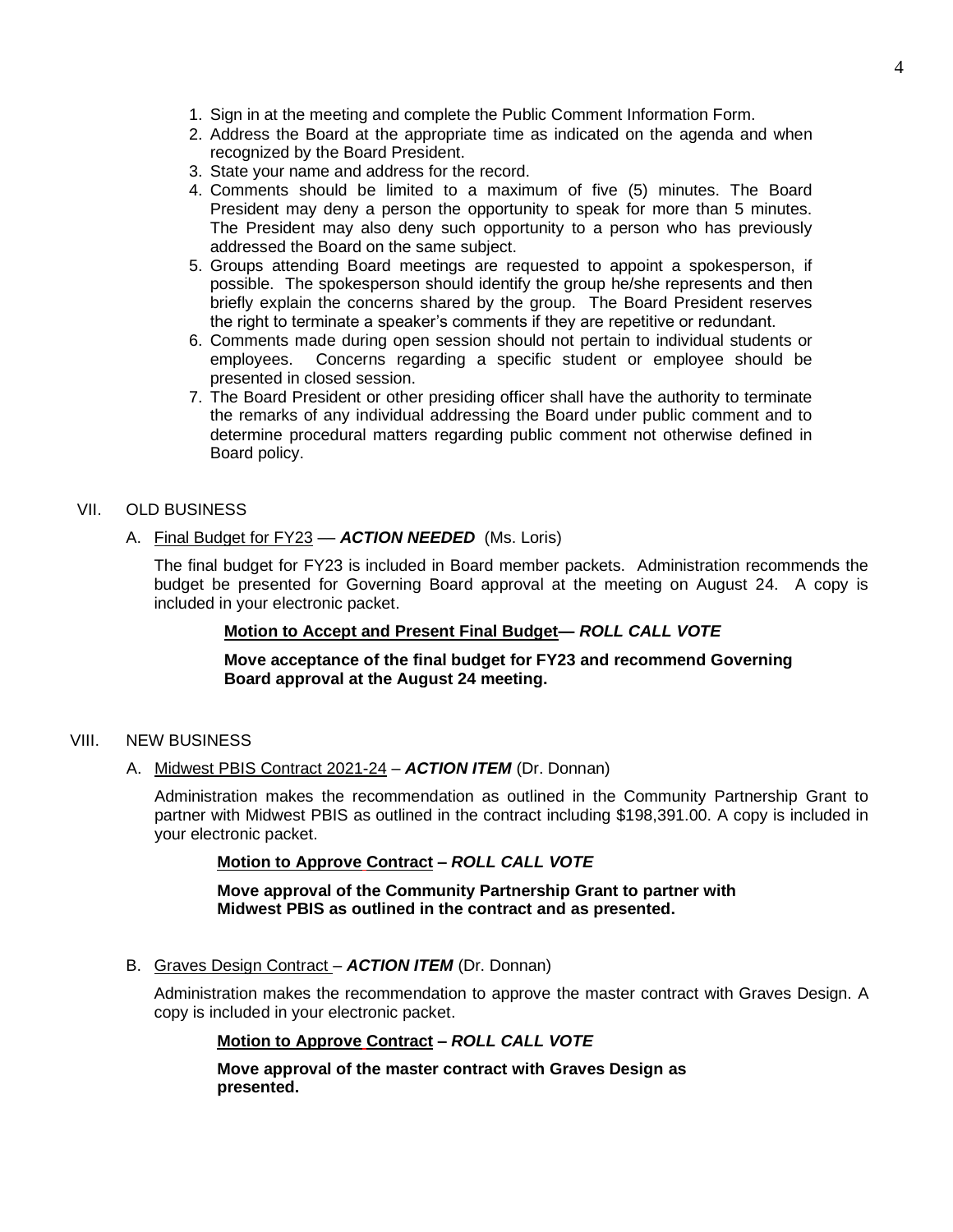# C. Care Solace Contract – *ACTION ITEM* (Dr. Donnan)

Administration recommends the approval of the Care Solace contract in the amount of \$22,500.00 to provide support to students and staff to access outside resources using ESSER funds. A copy is included in your electronic packet.

# **Motion to Approve Contract –** *ROLL CALL VOTE*

# **Move approval of the Care Solace contract in the amount of \$22,500.00 as presented.**

D. Educational Affiliation Agreement – *ACTION ITEM* (Ms. Loris)

Administration recommends approval of the Educational Affiliation Agreement with Carthage College. The agreement will allow Carthage College to provide learning and clinical experience for nursing education degree-seeking students at SEDOL facilities. A copy is included in your electronic packet.

# **Motion to Approve Agreement –** *VOICE VOTE*

**Move approval of the Educational Affiliation Agreement with Carthage College as presented.**

# E. FOIA – *INFORMATION* (Ms. Loris)

- 1. Dr. Wojcik received a FOIA request on May 24, 2022 from Dr. Chris Adkins, District 302, requesting personnel file information related to a former SEDOL employee. Dr. Wojcik sent SEDOL's response via electronic mail on June 1, 2022.
- 2. A personnel file request was received from a former SEDOL employee on May 27, 2022. Dr. Wojcik processed this request pursuant to the Illinois Freedom of Information Act, and responded via electronic mail on June 6, 2022.

# F. Planning for Tentative August Governing Board Meeting –– *INFORMATIONAL* (Dr. Donnan)

The Board will be asked to review a draft of the agenda for the tentative August 24 Governing Board meeting. The draft is included in Board member electronic agenda packets.

# IV. CLOSED SESSION

# **Motion to Enter into Closed Session –** *ROLL CALL VOTE*

**Move the Board enter into closed session to discuss:**

- **1. The appointment, employment, compensation, discipline, performance or dismissal of specific employees of the public body or legal counsel for the public body, including hearing testimony on a complaint lodged against an employee of the public body or against legal counsel for the public body to determine its validity.**
- **2. Litigation, when an action against, affecting or on behalf of the particular public body has been filed and is pending before a court or administrative tribunal.**
- **3. Collective bargaining matters, collective negotiating matters between the public body and its employees or their representatives, or deliberations concerning salary schedules for one or more classes of employees.**
- **4. The purchase or lease of real property for the use of the public body, including meetings held for the purpose of discussing whether a particular parcel should be acquired.**

**Motion to Return to Public Session** – *VOICE VOTE*

**Move the Board return to public session.**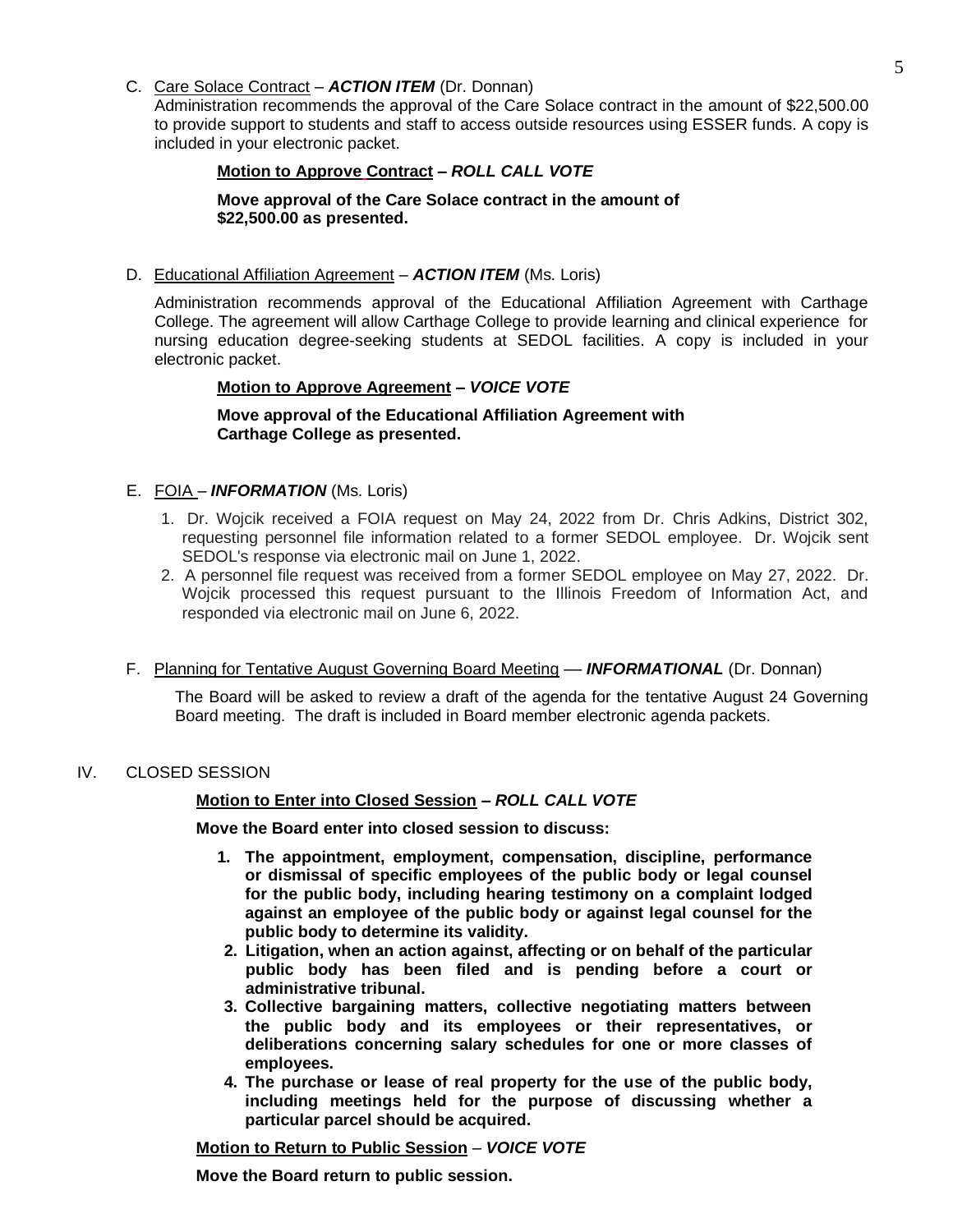# V. OTHER BUSINESS

#### Tentative Memorandum of Understanding with the STU – *ACTION ITEM* (Dr. Wojcik)

The Board Negotiation Team will provide a brief overview of the tentative Memorandum of Understanding reached with the SEDOL Teachers' Union regarding items relating to work hours. A summary of the tentative agreement will be disseminated to Governing Board members prior to the meeting. A copy is included in your electronic packet.

#### **Motion to Recommend Approval of Tentative Agreement —** *ROLL CALL VOTE*

**Move the Executive Board recommend approval of the Memorandum of Understanding with the SEDOL Teachers Union and the SEDOL Board by the SEDOL Governing Board at the August 24, 2022 tentative meeting.**

#### VI. PROGRAM/SCHOOL REPORTS **—** *INFORMATIONAL* (Dr. Donnan)

- A. Evidence of Exceptional Service
	- 1. SEDOL successfully welcomed staff on June 9 for the first day of Extended School Year and students on June 13.
	- 2. SEDOL received over 600 free COVID-19 tests and were able to offer them to students and staff for at home use.
	- 3. On June 7, Sandy Geroux from WOWplace presented to our Administrative Assistants.
- VII. EXECUTIVE BOARD MEMBER COMMENTS (Ms. Pahl)
- VIII. ADJOURNMENT *ACTION NEEDED* (Ms. Pahl)

**Motion to Adjourn —** *VOICE VOTE*

**Move the Board Adjourn.**